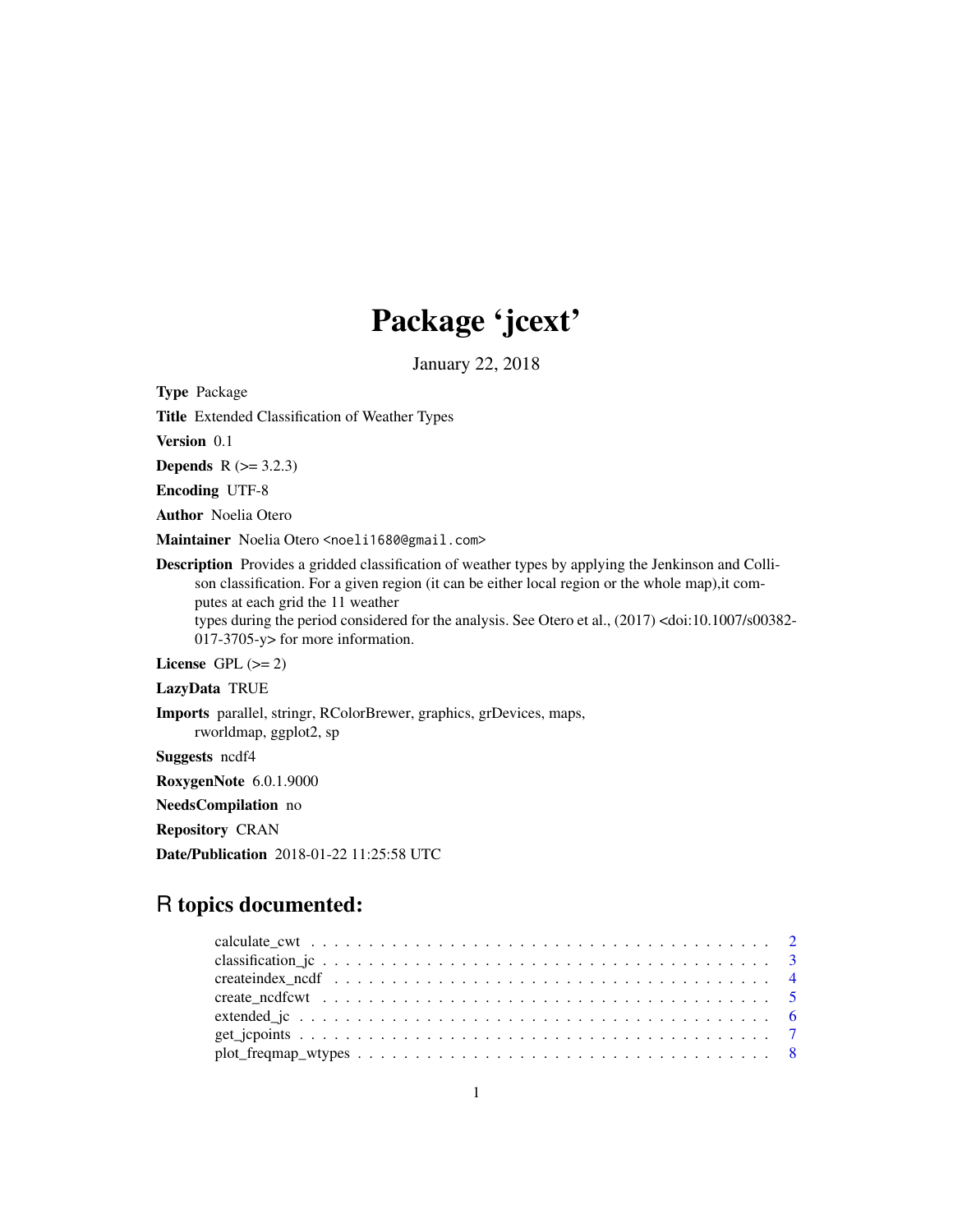<span id="page-1-0"></span>

| Index |  |  |  |  |  |  |  |  |  |  |  |  |  |  |  |  |  | 12 |
|-------|--|--|--|--|--|--|--|--|--|--|--|--|--|--|--|--|--|----|
|       |  |  |  |  |  |  |  |  |  |  |  |  |  |  |  |  |  |    |
|       |  |  |  |  |  |  |  |  |  |  |  |  |  |  |  |  |  |    |

<span id="page-1-1"></span>calculate\_cwt *calculate\_cwt*

### Description

Applies the rules to obtain the weather types. (more details, see Jones et al. 1997)

#### Usage

```
calculate_cwt(Z, TF, directionflow, G, thr = 6, Gth = 30)
```
#### **Arguments**

| Z             | Data frame with the total shear vorticity and dates. |
|---------------|------------------------------------------------------|
| ΤF            | Data frame with resultant flow and dates.            |
| directionflow | Data frame with the direction of the flow and dates. |
| G             | Data frame with Gale days and dates.                 |
| thr           | Numeric threshold used for Unclassified days.        |
| Gth           | Numeric threshold used for Gale days.                |

# Details

As defined in the original scheme, the threshold to determine unclassified days is 6. Gale days are estimated by using a threshold of 30. If Gale days with a greater intensity (e.g. 40 or 50) is wanted, Gth must be changed. The airflow indices are used within the following rules to define the appropriate Lamb weather types.

- The appropriate direction is calculated on an eight-point compass allowing 45° per sector.
- If abs(Z) is less than TF, flow is essentially pure directional type.
- If  $|Z|$  is greater than 2TF, then the pattern is strongly cyclonic  $(Z > 0)$  or anticyclonic  $(Z < 0)$ .
- If |Z| lies between TF and 2TF then the flow is partly (anti-) cyclonic and this corresponds to one of Lamb's synoptic/direction hybrid types, e.g. AE.
- If TF is less than 6 and |Z| is less than 6, there is light indeterminate flow corresponding to Lamb's unclassified type U.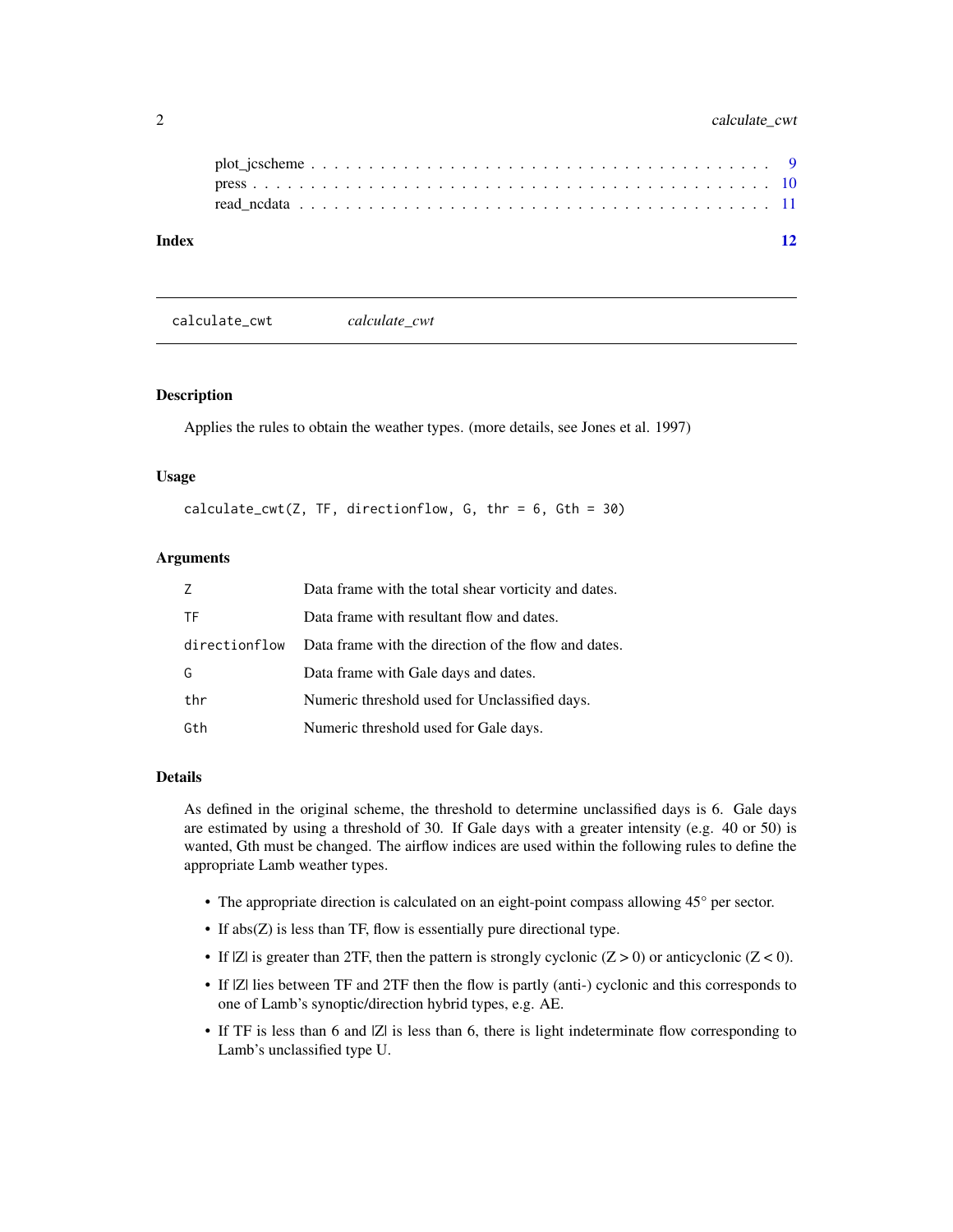# <span id="page-2-0"></span>classification\_jc 3

# Value

A list with two objects:

- Total\_CWT with five groups of weather types: LWT\_D, LWT\_C, LWT\_CH, LWT\_U and LWT\_G The main four groups contain the total of 27 weather types and the five list LWT\_G refers to the gale days.
	- LWT\_D: 8 directional types.
	- LWT\_C: 1 anticyclonic and 1 cyclonic.
	- LWT\_CH: 16 hybrid types.
	- LWT\_U: 1 unclassified type.
- Logical values of daily occurrence of each type. The user might want to use these values to get composites with specific atmospheric fields (e.g. pressure, temperature).

### See Also

[classification\\_jc](#page-2-1)

<span id="page-2-1"></span>classification\_jc *classification\_jc*

#### Description

Calculates the classification of the main weather types for one central point that is surrounded by 16-points (grid16). Wind-flow characteristics are computed for the daily pressure field according to the rules proposed by the original Jenkinson and Collison classification (see Jones et al. 1993, Jones et al. 2016).

#### Usage

```
classification_jc(mslp, grid16, centralp, loni, lati, times, gale)
```
#### Arguments

| mslp     | 3-Dimensional multi-array ([loni,lati,time]) with mean sea level pressure in Pa.                                                                                                       |
|----------|----------------------------------------------------------------------------------------------------------------------------------------------------------------------------------------|
| grid16   | Data frame obtained in the main function (extended jc) that contains the 16<br>grid-points defining the scheme. First row is for longitudes, while the second<br>row is for latitudes. |
| centralp | Numeric that refers to the central point for which the JC classification is calcu-<br>lated.                                                                                           |
| loni     | Array with longitude values.                                                                                                                                                           |
| lati     | Array with latitude values.                                                                                                                                                            |
| times    | Array with the dates used.                                                                                                                                                             |
| gale     | A logical for deteriming Gale days.                                                                                                                                                    |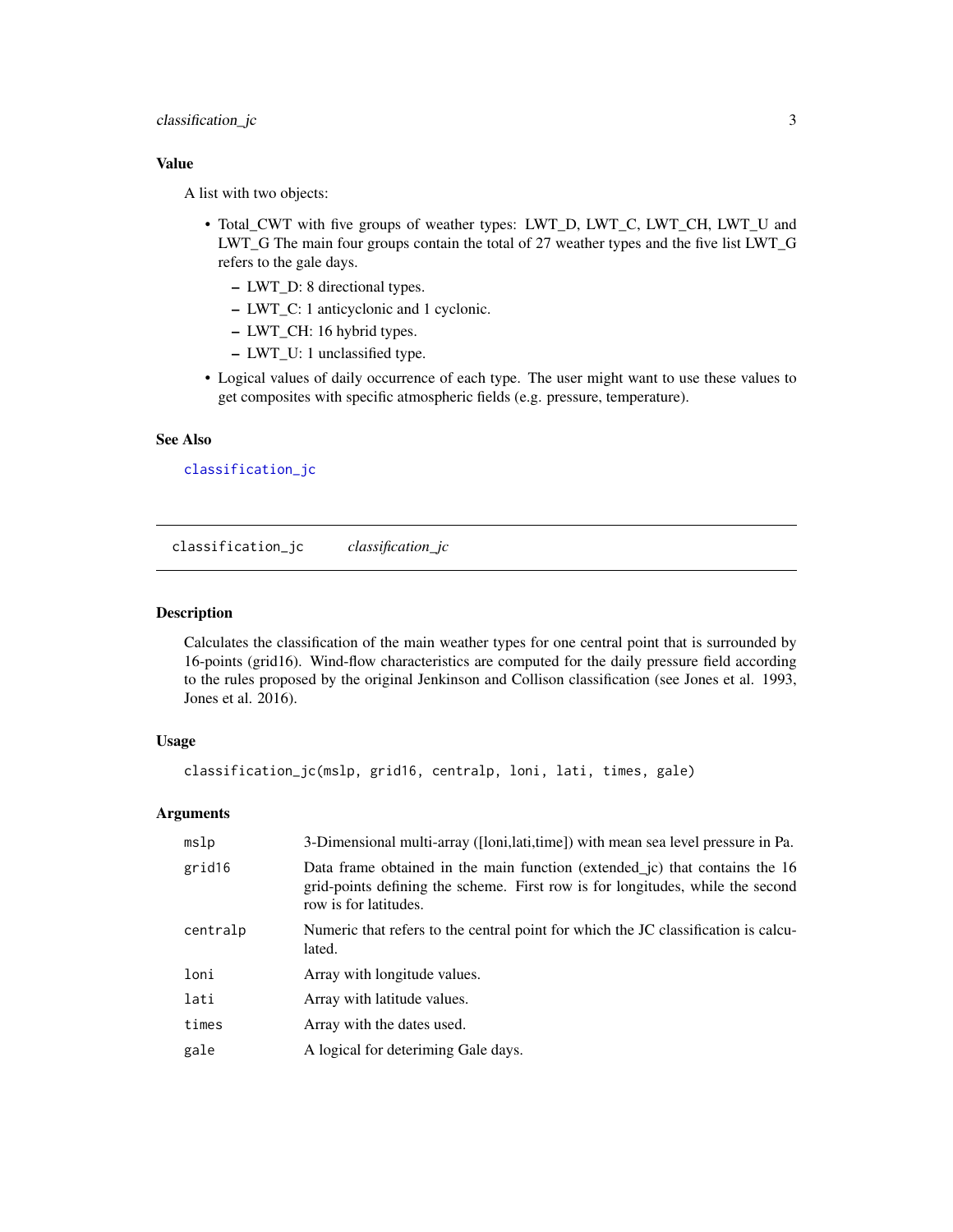# <span id="page-3-0"></span>Value

Daily frequencies of Weather Types and airflow indices.

# References

Jones, P. D., Hulme M., Briffa K. R. (1993) *A comparison of Lamb circulation types with an objective classification scheme* Int. J. Climatol. 13: 655–663.

Jones, P. D., Harpham C, Briffa K. R. (2013) *Lamb weather types derived from Reanalysis products* Int. J. Climatol. 33: 1129–1139.

# See Also

[calculate\\_cwt](#page-1-1)

# Examples

```
# Load data
data(press)
mslp <- press$msl
loni <- press$loni
lati <- press$lati
times <- press$dates
# Define a central point
centralp <- c(10,50)
# Get the scheme for the central point
grid16 <- get_jcpoints(10,50)[1:16]
classification_jc(mslp, grid16, centralp, loni, lati, times, gale=FALSE)
```
<span id="page-3-1"></span>createindex\_ncdf *createindex\_ncdf*

#### Description

Converts 3D arrays with daily values of airflow indices to NETCDF files.

# Usage

```
createindex_ncdf(cwt_out, times, centralp, path = NULL)
```
#### Arguments

| cwt_out  | List with a list for each grid point that contains two objects SCWT and Sindices. |
|----------|-----------------------------------------------------------------------------------|
| times    | Numeric with the dates.                                                           |
| centralp | Numeric with the central pobtained from the main program.                         |
| path     | Path name to create the output file.                                              |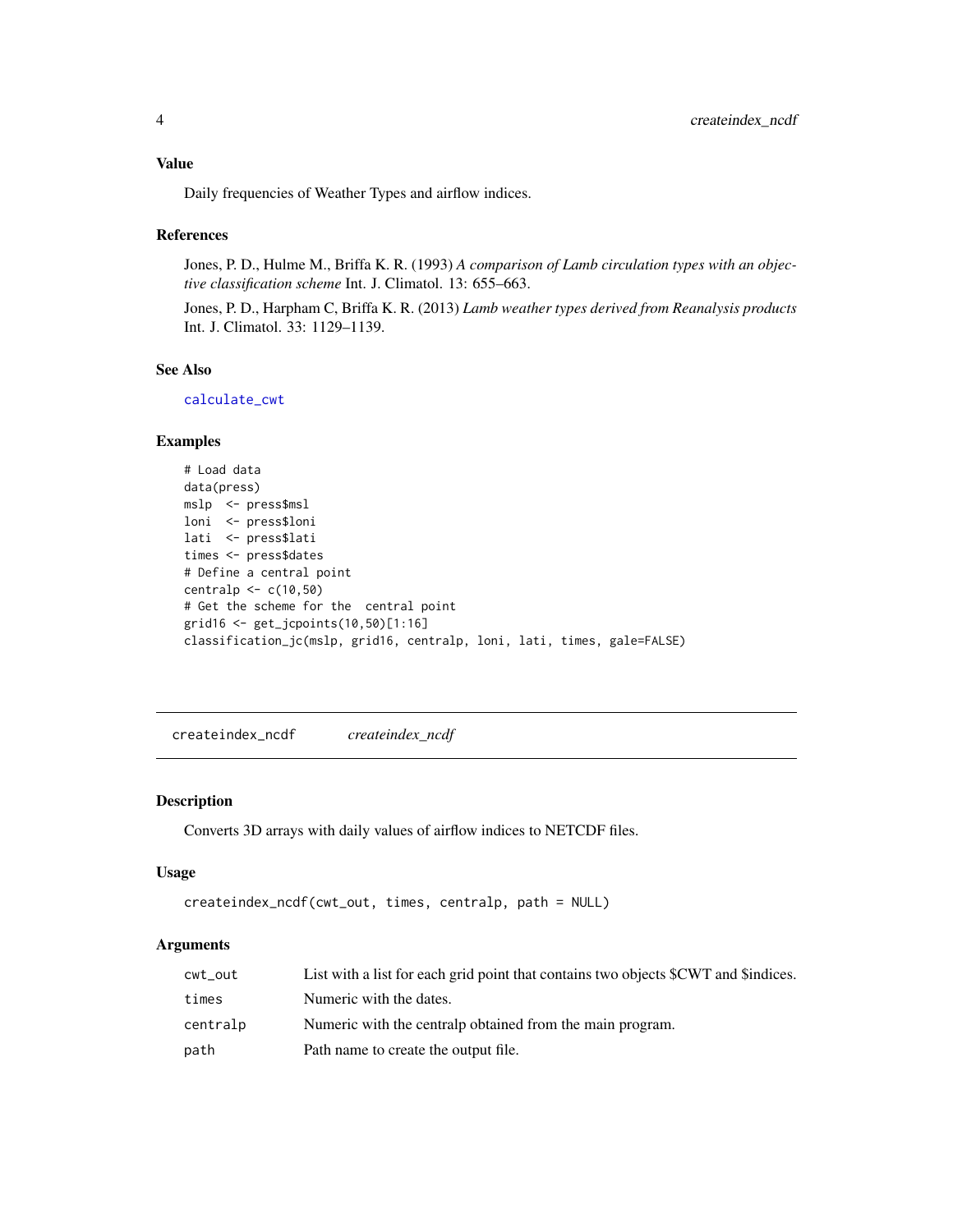<span id="page-4-0"></span>create\_ncdfcwt 5

# Value

A ncdf file with the airflow indices.

# See Also

[create\\_ncdfcwt](#page-4-1)[extended\\_jc](#page-5-1)

# Examples

```
# This is a long running example
cwtGlobal <- extended_jc(press$msl, press$loni, press$lati, press$dates, gale=FALSE, num_cores=2)
# Create ncdf file (one file with all types)
createindex_ncdf(cwtGlobal, press$dates, cwtGlobal$centralp, path = NULL)
```
<span id="page-4-1"></span>create\_ncdfcwt *create\_ncdfcwt*

# Description

Converts 3D arrays with daily frequencies of weather types to NETCDF files.

# Usage

```
create_ncdfcwt(cwt_out, times, centralp, onefile = TRUE, path = NULL)
```
# Arguments

| cwt_out  | List with a list for each grid point that contains two objects: CWT and indices.                          |
|----------|-----------------------------------------------------------------------------------------------------------|
| times    | Numeric with the dates.                                                                                   |
| centralp | Numeric with the central pobtained from the main program.                                                 |
| onefile  | Logical. If TRUE one single output file with all WT is created, if FALSE one<br>file per type is created. |
| path     | Path name to create the output file.                                                                      |

#### Value

A netcdf file with all weather types or one file per type.

# See Also

[createindex\\_ncdf](#page-3-1)[extended\\_jc](#page-5-1)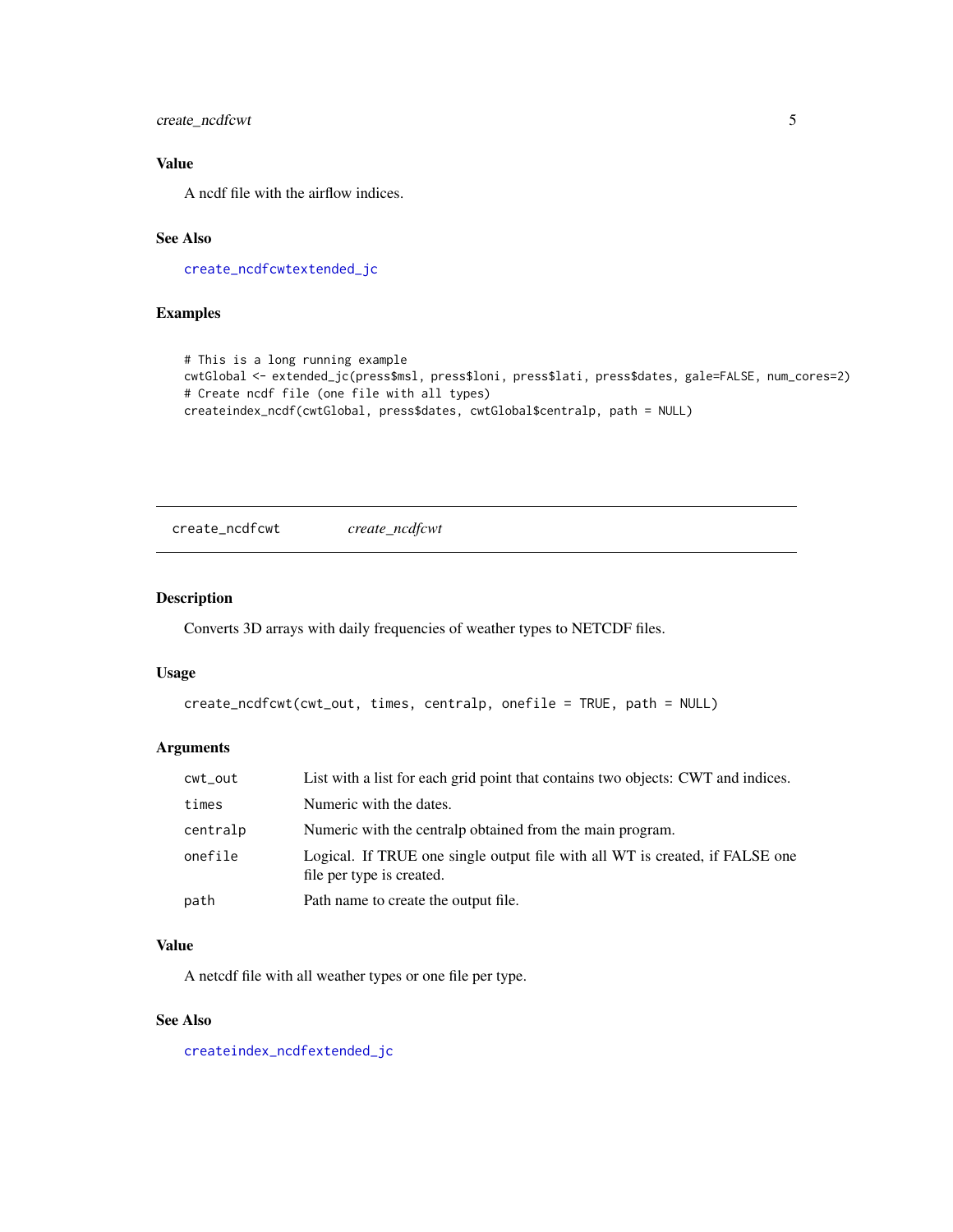### Examples

```
# This is a long running example
cwtGlobal <- extended_jc(press$msl, press$loni, press$lati, press$dates, gale=FALSE, num_cores=2)
# Create ncdf file (one file with all types)
create_ncdfcwt(cwtGlobal, press$dates, cwtGlobal$centralp, onefile = TRUE, path = NULL)
```
<span id="page-5-1"></span>extended\_jc *extended\_jc*

# Description

Gets daily classification of weather types at every grid-point over the map or selected area of interest according to the Jenkison and Collison scheme.

#### Usage

```
extended_jc(mslp, loni, lati, times, gale = FALSE, num_cores = 2)
```
# Arguments

| mslp      | 3-Dimensional array ([loni,lati,time]) with mean sea level pressure in Pa. |
|-----------|----------------------------------------------------------------------------|
| loni      | Array with longitude values.                                               |
| lati      | Array with latitude values.                                                |
| times     | Array with the dates used.                                                 |
| gale      | Logial. If TRUE, the function returns also Gale days.                      |
| num_cores | Number of cores (2 by default).                                            |

#### Value

A list with two objects:

- A list of eleven matrix of daily frequencies of weather types ("wtypes"). Each matrix is a 3D array [loni,lati,times] and it refers to each weather type (N,NE,E,SE,S,SW,W,A,C and U).
- A list of six matrix of daily frequency of airflow indices ("indices"). Each matrix is a 3D array [loni,lati,times] and it refers to each airflow index (W,S,TF,ZW,ZS,Z and D).
- A list with the central points for which the classification is applied.

## References

Otero, N., Sillmann, J. & Butler, T. *Assessment of an extended version of the Jenkinson–Collison classification on CMIP5 models over Europe* Climate Dynamics. https://doi.org/10.1007/s00382- 017-3705-y

<span id="page-5-0"></span>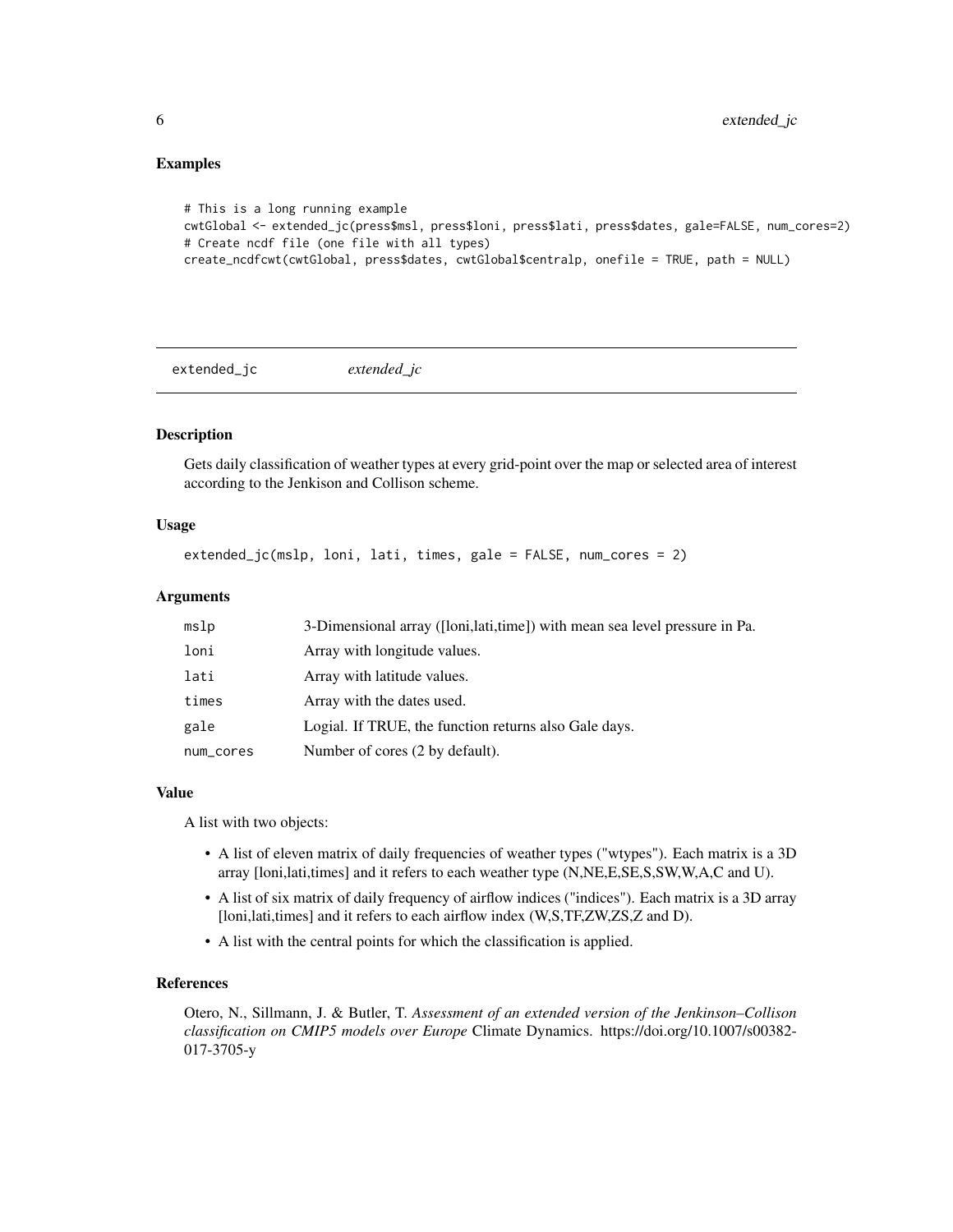<span id="page-6-0"></span>get\_jcpoints 7

# See Also

[classification\\_jc](#page-2-1) [calculate\\_cwt](#page-1-1)

#### Examples

```
# Load data
data(press)
# Get coordinates
longitudes <- press$loni
latitudes <- press$lati
times <- press$dates
# Example when the classification is restricted to an area
# Select longitudes and latitudes within the European domain: -10W,40E, 40N,70N
ilon <- which(longitudes>(-10)&longitudes<40)
loni <- longitudes[ilon]
ilat <- which(latitudes>40&latitudes<70)
lati <- latitudes[ilat]
cwtEU <- extended_jc(press$msl[ilon,ilat,], loni, lati, times, gale=FALSE, num_cores=2)
## Not run:
# Not run
# This is a long running example
# Get the classification for the whole map, all longitudes and latitudes
cwtGlobal <- extended_jc(press$msl, longitudes, latitudes, times, gale=FALSE, num_cores=2)
## End(Not run)
```
<span id="page-6-1"></span>

# get\_jcpoints *get\_jcpoints*

### Description

Computes the 16-grid points that determine the JC-scheme, based on the coordinates of the central point.

#### Usage

```
get_jcpoints(lon, lat)
```
#### Arguments

| lon | Longitude of the central point. |
|-----|---------------------------------|
| lat | Latitude of the central point.  |

# Details

The function excludes the poles and the equatorial areas between 25S-25N.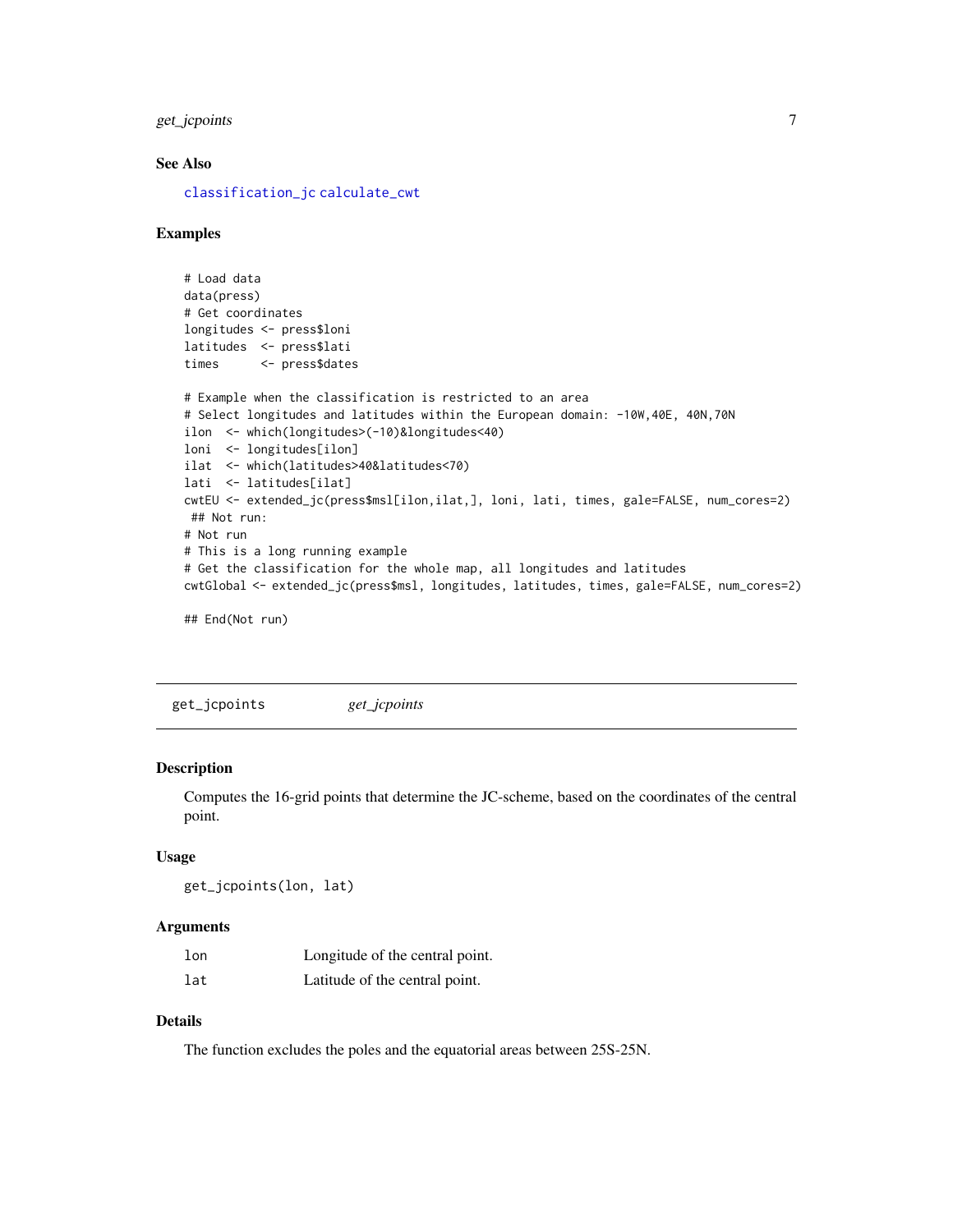# <span id="page-7-0"></span>Value

A data frame with the coordinates of the 16-grid points and the central point.

#### See Also

[plot\\_jcscheme](#page-8-1)

plot\_freqmap\_wtypes *plot\_freqmap\_wtypes*

# Description

Visualises absolute frequencies of the 11 main types from the extended\_jc over the period.

### Usage

```
plot_freqmap_wtypes(mat, loni, lati, all.types = TRUE, mytype = NULL,
 center = TRUE)
```
# Arguments

| mat       | Matrix output from extended <i>jc</i> [loni, lati, time]                                           |
|-----------|----------------------------------------------------------------------------------------------------|
| loni      | Vector with longitude values must be -180, 180                                                     |
| lati      | Latitude values                                                                                    |
| all.types | Logical. If TRUE all weather types are plotted in the same plot                                    |
| mytype    | Character with the name of the weather type wanted (i.g. N, NE, E, S.E.S, SW, W, A, C<br>and $U$ ) |
| center    | Logical. If TRUE a center map is plotted                                                           |

# Value

A ggplot2 map

#### See Also

[extended\\_jc](#page-5-1)

## Examples

```
## Not run:
library(jcext)
# This is a long running example for plotting results for all types globally
cwtGlobal <- extended_jc(press$msl, press$loni,press$lati, press$dates, gale=FALSE, num_cores=2)
wtypesGlobal <- cwtGlobal$wtypes
plot_freqmap_wtypes(wtypesGlobal,press$loni, press$lati, all.types = TRUE,mytype = NULL ,center = T)
# Plot the global results only for one type
plot_freqmap_wtypes(wtypesGlobal,press$loni, press$lati, all.types = FALSE,mytype = "C" ,center = T)
```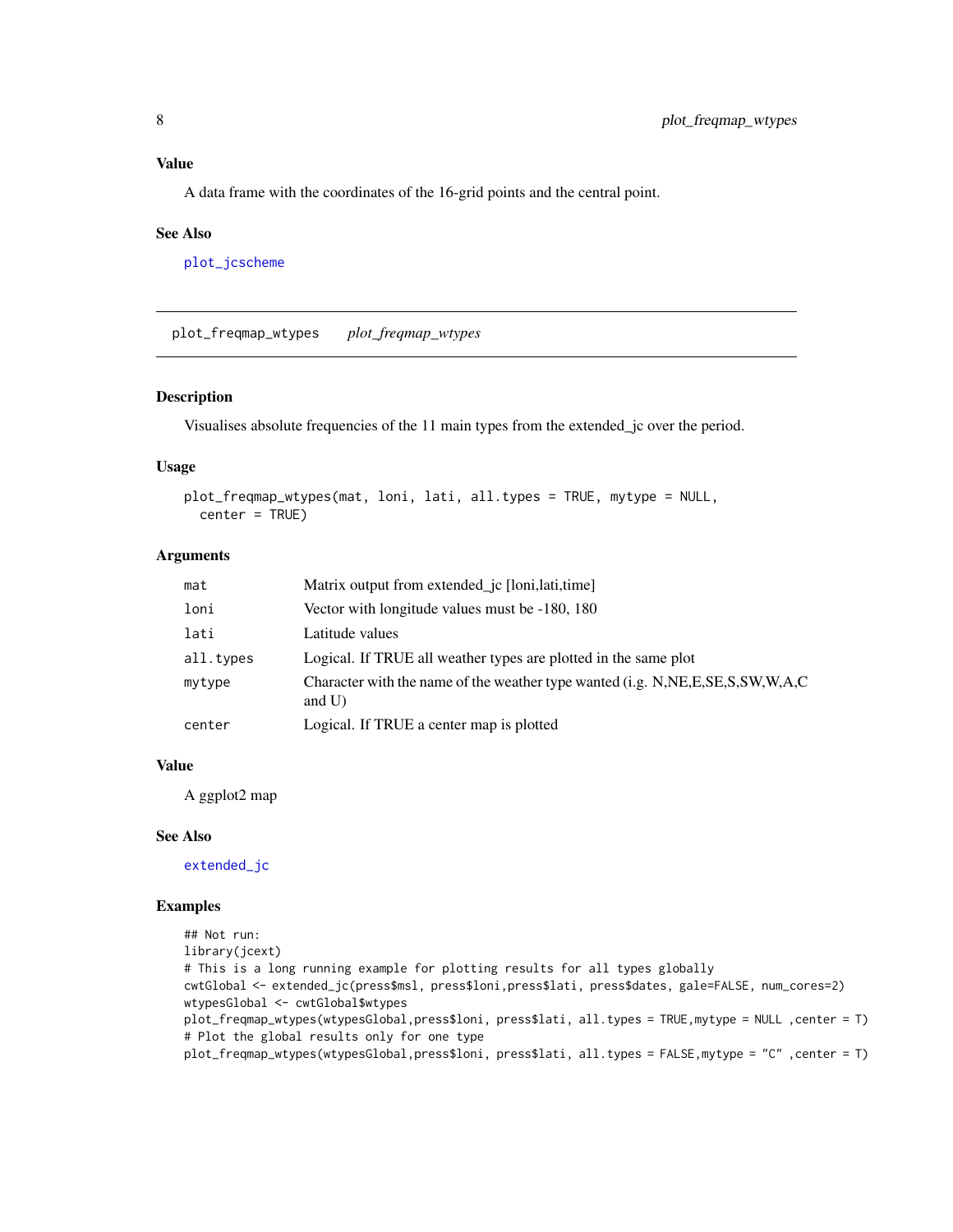<span id="page-8-0"></span>## End(Not run)

# <span id="page-8-1"></span>plot\_jcscheme *Plot the classification scheme*

# Description

Visualises the original Jenkinson & Collison scheme for one given central point surrounded by the 16-points.

#### Usage

plot\_jcscheme(centralp, loni, lati, fullmap = TRUE)

#### Arguments

| centralp | Array with the central point (loniguide, latitude).                                      |
|----------|------------------------------------------------------------------------------------------|
| loni     | Array with longitude values.                                                             |
| lati     | Array with latitude values.                                                              |
| fullmap  | Logical. If TRUE a fullmap is plotted, if FALSE, only the region selected is<br>plotted. |

# Details

The map shows the scheme over the whole map, or either it shows the scheme over the selected region. For that, the maximum and mininum coordinates are defined as: Maximum longitude, by default defined by the points: x6, x10 or 14. Minimum longitude, by default defined by the points: x3, x7 or 11. Maximum latitude, by default defined by the points: x1 or x2. Minimum latitude, by default defined by the points: x15 or 16.

# Value

A plot device

# See Also

[get\\_jcpoints](#page-6-1)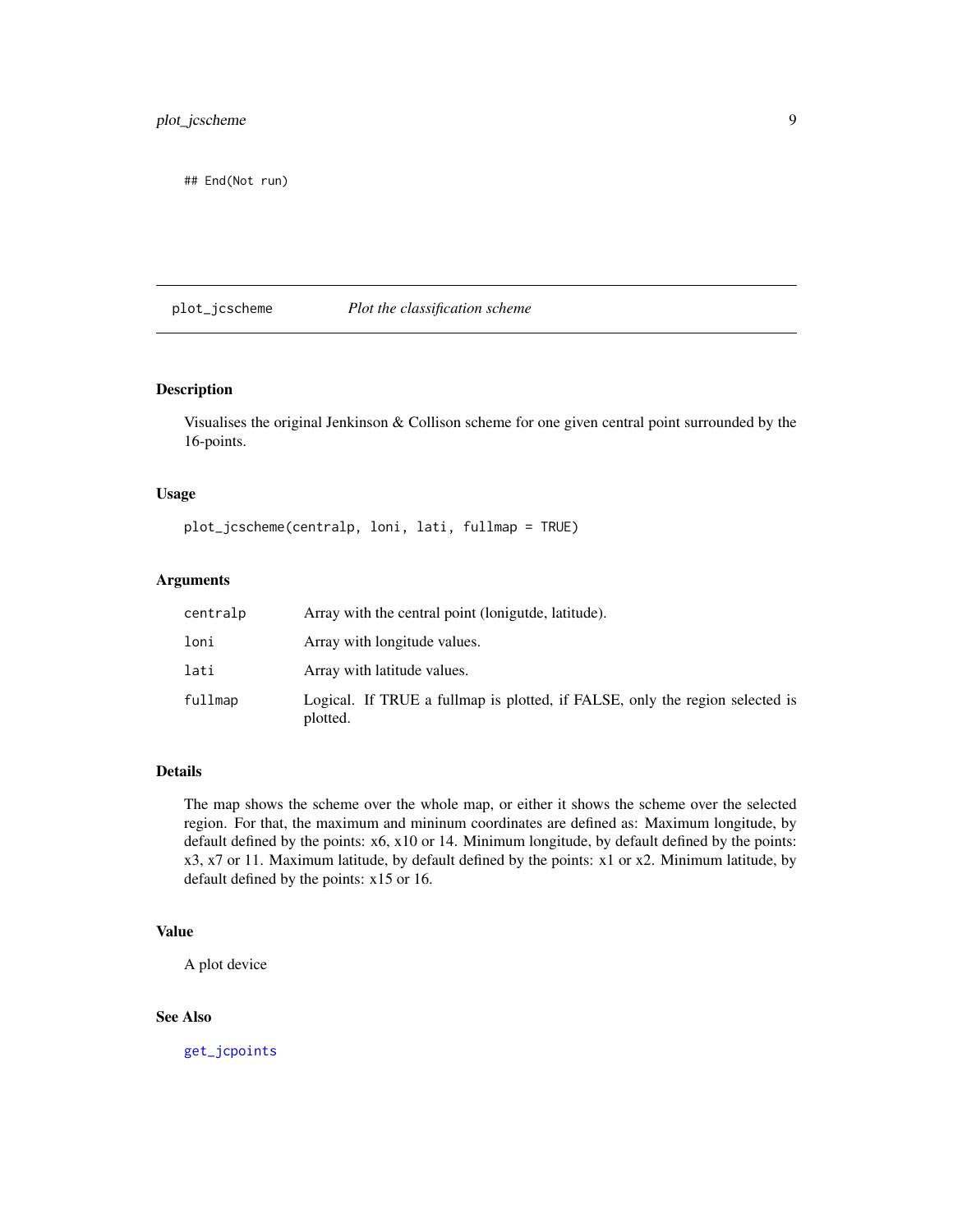<span id="page-9-0"></span>10 press and the press of the press of the press and the press of the press of the press of the press of the press of the press of the press of the press of the press of the press of the press of the press of the press of

#### Examples

```
# Visualise the scheme for one point
library(jcext)
# Define a central point
mycentral \leq c(10,50)
# load the data to get coordinates
data(press)
# Visualise the whole map
plot_jcscheme(mycentral,press$loni,press$lati,fullmap=TRUE)
# Visualise the region
plot_jcscheme(mycentral,press$loni,press$lati,fullmap=FALSE)
```
press *Mean Sea Level pressure files*

# Description

Data from a ERA-Interim reanalysis data set downloaded from ECMWF ([http://apps.ecmwf.](http://apps.ecmwf.int/datasets/data/interim-full-daily/levtype=sfc/) [int/datasets/data/interim-full-daily/levtype=sfc/](http://apps.ecmwf.int/datasets/data/interim-full-daily/levtype=sfc/)). This data corresponds to global daily values of mean sea level pressure with 2.5 x 2.5 resolution for January 2000.

#### Usage

data(press)

#### Format

A list with values of pressure and coordinates (longitude, latitude, time)

msl mean sea level pressure values, "Pa"

longitude 144

latitude 73

times 366, one year (2000)

# References

Dee et al. (2011) *The ERA-Interim reanalysis: configuration and performance of the data assimilation system. Q.J.R. Meteorol. Soc., 137: 553–597. doi:10.1002/qj.828*

### Examples

```
data(press)
mslp <- press$msl
loni <- press$loni
lati <- press$lati
times <- press$dates
```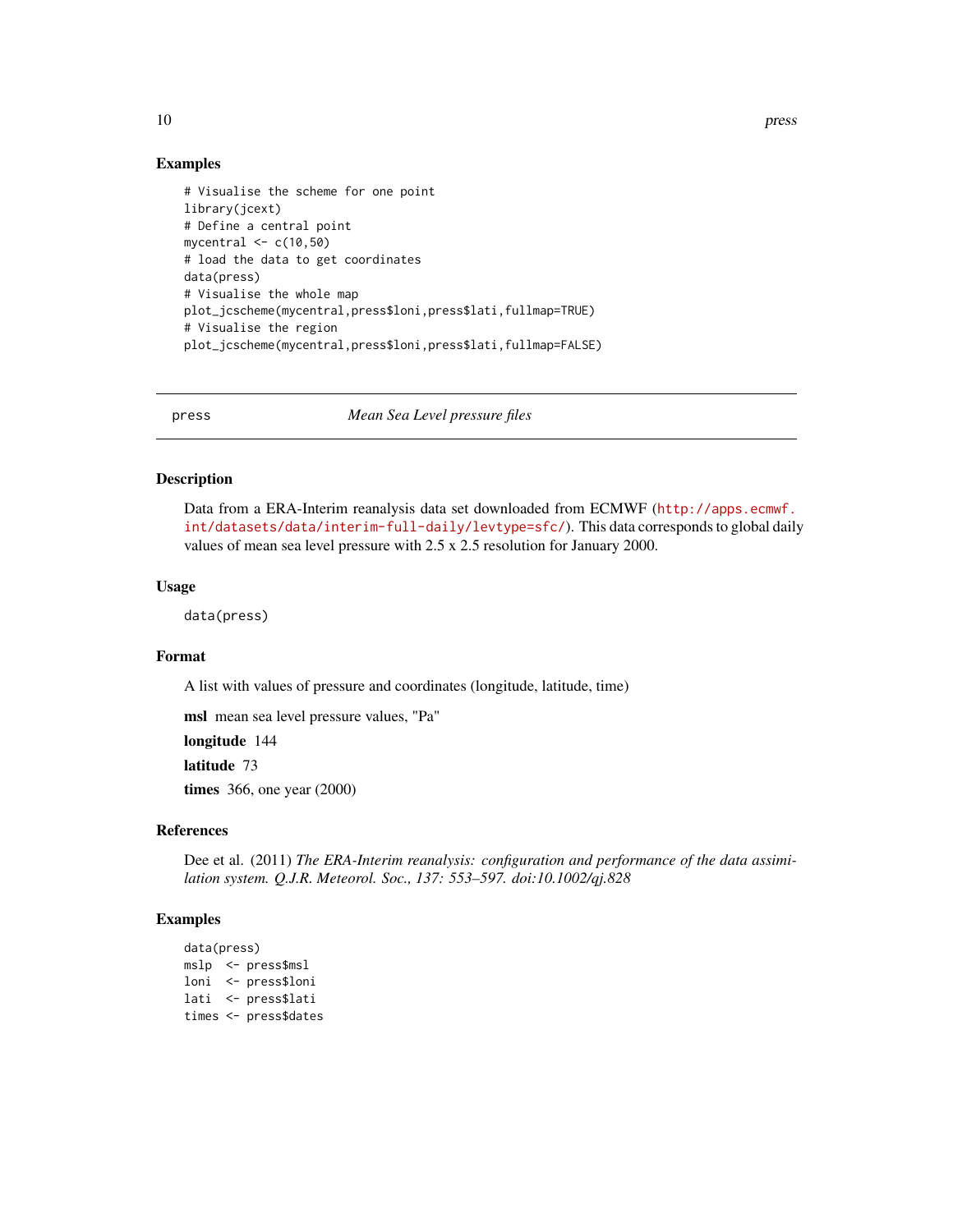<span id="page-10-0"></span>read\_ncdata *read\_ncdata*

# Description

Reads a ncdf input file to extract the input for the classification: pressure field, longitudes, latitudes and dates. Absolute time is required to read the dates properly.

# Usage

read\_ncdata(ncinput, nam\_coor, units)

# Arguments

| ncinput  | A NETCDF file with pressure field.  |
|----------|-------------------------------------|
| nam coor | Names of space and time coordinates |
| units    | Units required (Pa or hPa).         |

#### Value

A list with:

- A 3D-array of mean sea level (or pressure field) as [lon,lat,times]. The units returned as hPa.
- A numeric with longitudes values.
- A numeric with latitudes values.
- A numeric with dates values.